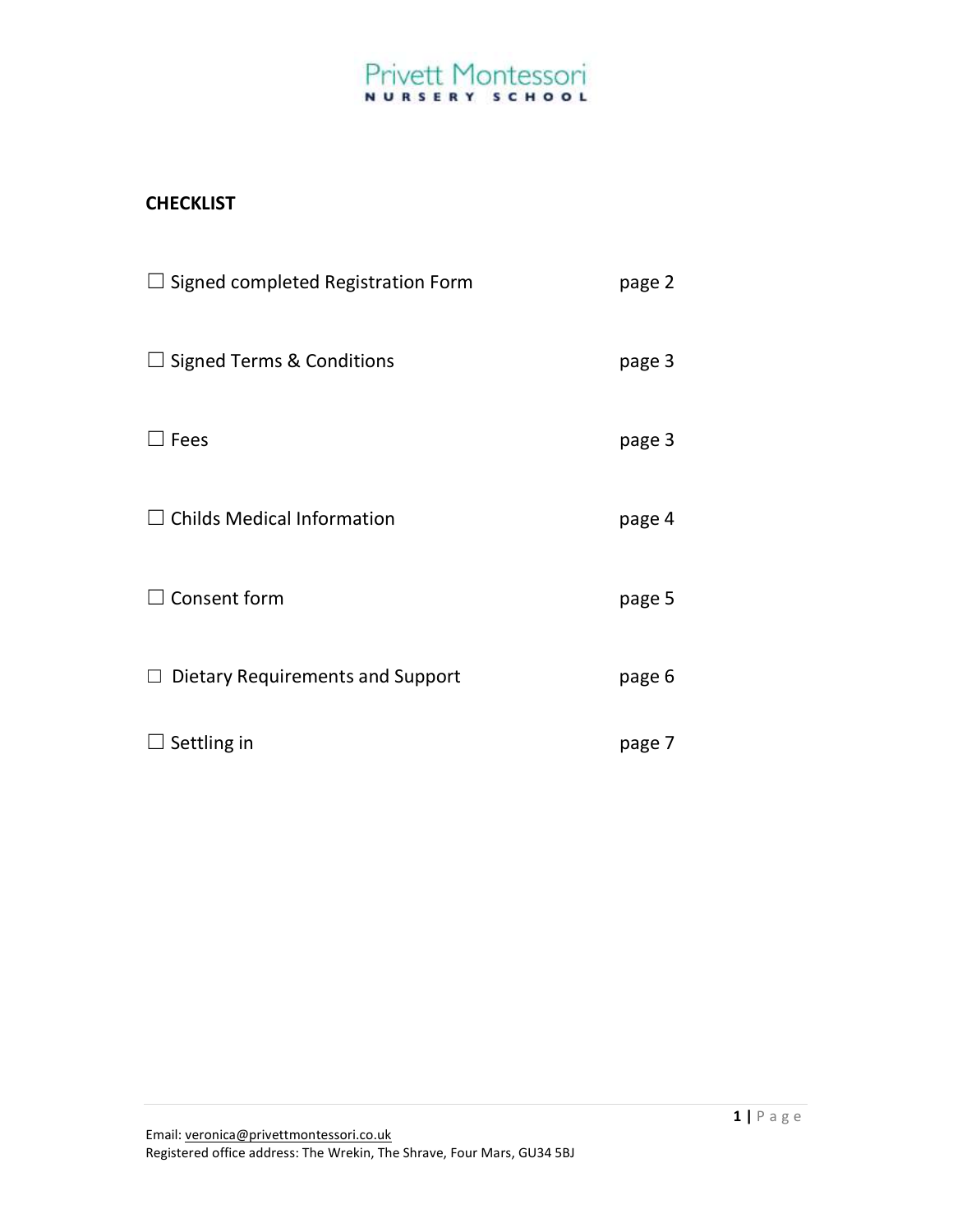### Registration form

Please complete all sections of the form

| <b>Child Detail</b>    |                         |  |  |  |
|------------------------|-------------------------|--|--|--|
| Forename               |                         |  |  |  |
| Surname                |                         |  |  |  |
| Preferred to be called |                         |  |  |  |
| Date of birth          | Age on day of admission |  |  |  |
| Gender                 |                         |  |  |  |
| Child's home address   |                         |  |  |  |
|                        | Post Code               |  |  |  |

| Parent/Guardian 1 Detail |           |  |  |  |
|--------------------------|-----------|--|--|--|
| Forename                 |           |  |  |  |
| Surname                  |           |  |  |  |
| Mobile Number            |           |  |  |  |
| Daytime Phone number     |           |  |  |  |
| Email address            |           |  |  |  |
| Home address             |           |  |  |  |
|                          | Post Code |  |  |  |

| <b>Parent/Guardian 2 Detail</b> |           |  |  |  |
|---------------------------------|-----------|--|--|--|
| Forename                        |           |  |  |  |
| Surname                         |           |  |  |  |
| Mobile Number                   |           |  |  |  |
| Daytime Phone number            |           |  |  |  |
| Email address                   |           |  |  |  |
| Home address                    |           |  |  |  |
|                                 | Post Code |  |  |  |

| <b>Emergency contact details</b><br>Please provide details of 2 other adults who you authorise to collect your child and you authorise |                                                                        |  |  |  |  |
|----------------------------------------------------------------------------------------------------------------------------------------|------------------------------------------------------------------------|--|--|--|--|
|                                                                                                                                        | to act in an emergency for your child if we are unable to contact you. |  |  |  |  |
| Name                                                                                                                                   |                                                                        |  |  |  |  |
| <b>Contact Number</b>                                                                                                                  |                                                                        |  |  |  |  |
| Relationship to the child                                                                                                              |                                                                        |  |  |  |  |
|                                                                                                                                        |                                                                        |  |  |  |  |
| Name                                                                                                                                   |                                                                        |  |  |  |  |
| <b>Contact Number</b>                                                                                                                  |                                                                        |  |  |  |  |
| Relationship to the child                                                                                                              |                                                                        |  |  |  |  |
| Password for pickups*                                                                                                                  |                                                                        |  |  |  |  |

\*password is required for safeguarding reasons, preferably one word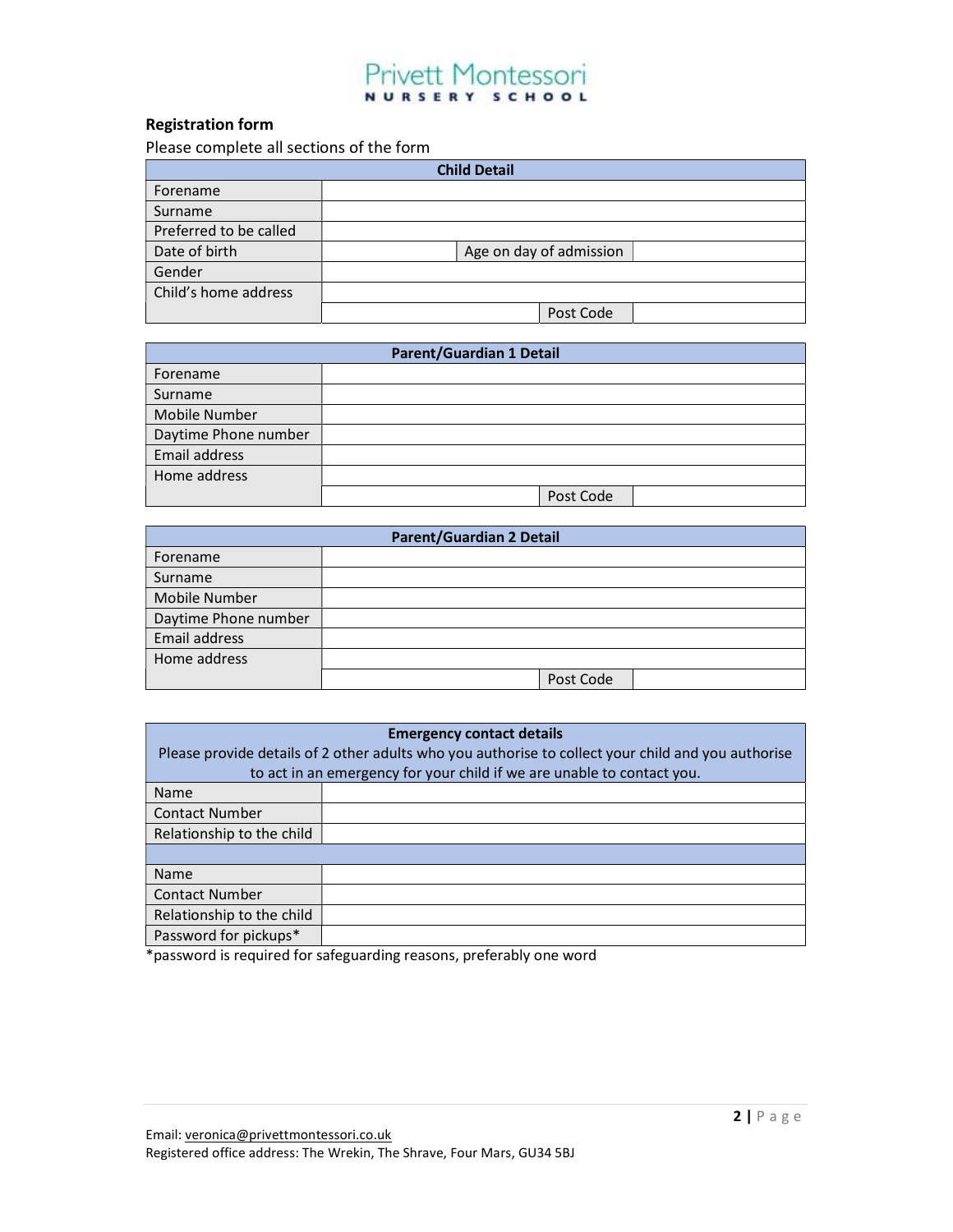| <b>Sessions, Dates of Term &amp; Fees</b>                    |                  |                                                                  |                    |                                |                    |  |            |        |
|--------------------------------------------------------------|------------------|------------------------------------------------------------------|--------------------|--------------------------------|--------------------|--|------------|--------|
| Early Bird*:                                                 | $08:30 - 0:900$  | Mon $\square$                                                    | Tue $\Box$         | Wed $\Box$                     | Thur $\square$     |  | Fri $\Box$ | £4.20  |
| Morning:                                                     | $09:00 - 12:30$  | Mon $\square$                                                    | Tue $\square$      | Wed $\square$                  | Thur $\square$     |  | Fri $\Box$ | £28.20 |
| Afternoon:                                                   | $12:00 - 15:00$  | Mon $\square$                                                    | Tue $\square$      | Wed $\Box$                     | Thur $\square$     |  | Fri $\Box$ | £24.15 |
| Full day:                                                    | $09:00 - 15:00$  | Mon $\square$                                                    | Tue $\Box$         | Wed $\square$                  | Thur $\square$     |  | Fri $\Box$ | £48.15 |
| Late Bird*:                                                  | $15:00 - 15:15$  | Mon $\square$                                                    | Tue $\square$      | Wed $\Box$                     | Thur $\square$     |  | Fri $\Box$ | £2.20  |
| Proposed Term you would like your<br>child to start and Year |                  | Autumn $\square$<br>Spring $\square$<br>Year: 2022<br>Year: 2021 |                    | Summer $\square$<br>Year: 2022 |                    |  |            |        |
| <b>Term</b>                                                  |                  |                                                                  | From               |                                |                    |  | Until      |        |
| Autumn'21                                                    |                  | Monday 6 September                                               |                    | Friday 17 December             |                    |  |            |        |
| <b>Half Term</b>                                             |                  | Monday 25 October                                                |                    | Friday 29 October              |                    |  |            |        |
| Spring'22                                                    |                  | Monday 3 January                                                 |                    |                                | Friday 8 April     |  |            |        |
|                                                              | <b>Half Term</b> |                                                                  | Monday 21 February |                                | Friday 25 February |  |            |        |
| Summer'22                                                    |                  | Monday 25 April                                                  |                    |                                | Friday 22 July*    |  |            |        |
| <b>Half Term</b>                                             |                  | Monday 30 May                                                    |                    | Friday 3 June                  |                    |  |            |        |

\*No funding available for Early and Late bird sessions and for the w/c 18 July as Hampshire county council provides funding for 38 weeks in total

There is 15 hours of universal funding available for 3- and 4-year olds and up to 30 hours based on criteria set out by HMRC. There also is funding available for 2-year olds, again based on criteria set out by HMRC. Please see the document Funding and tax saving opportunities for parents to determine eligibility.

I understand that the above information given by me will be held on the school filing system and will only be used by the School for administrative and contact purposes. If for any reason the child does not join the Nursery this form will be destroyed.

We/I wish to apply for the admission of my/our child to Privett Montessori Nursery School Montessori. We/I have received, read, signed and returned the Terms and Conditions and agree to comply with them.

There is a non-refundable registration fee of £35.00 per child made payable to Veronica van Ingen of Privett Montessori Nursery School with:

Sort Code: 82-60-25 Bank Account number: 30021959

Please use your child's name as a reference for the payment

Terms and Conditions

 $\Box$  I/we have read the terms and conditions reflected on page 8 to 10 and agree with them Signature and name of Parent(s)/ guardian:

Date: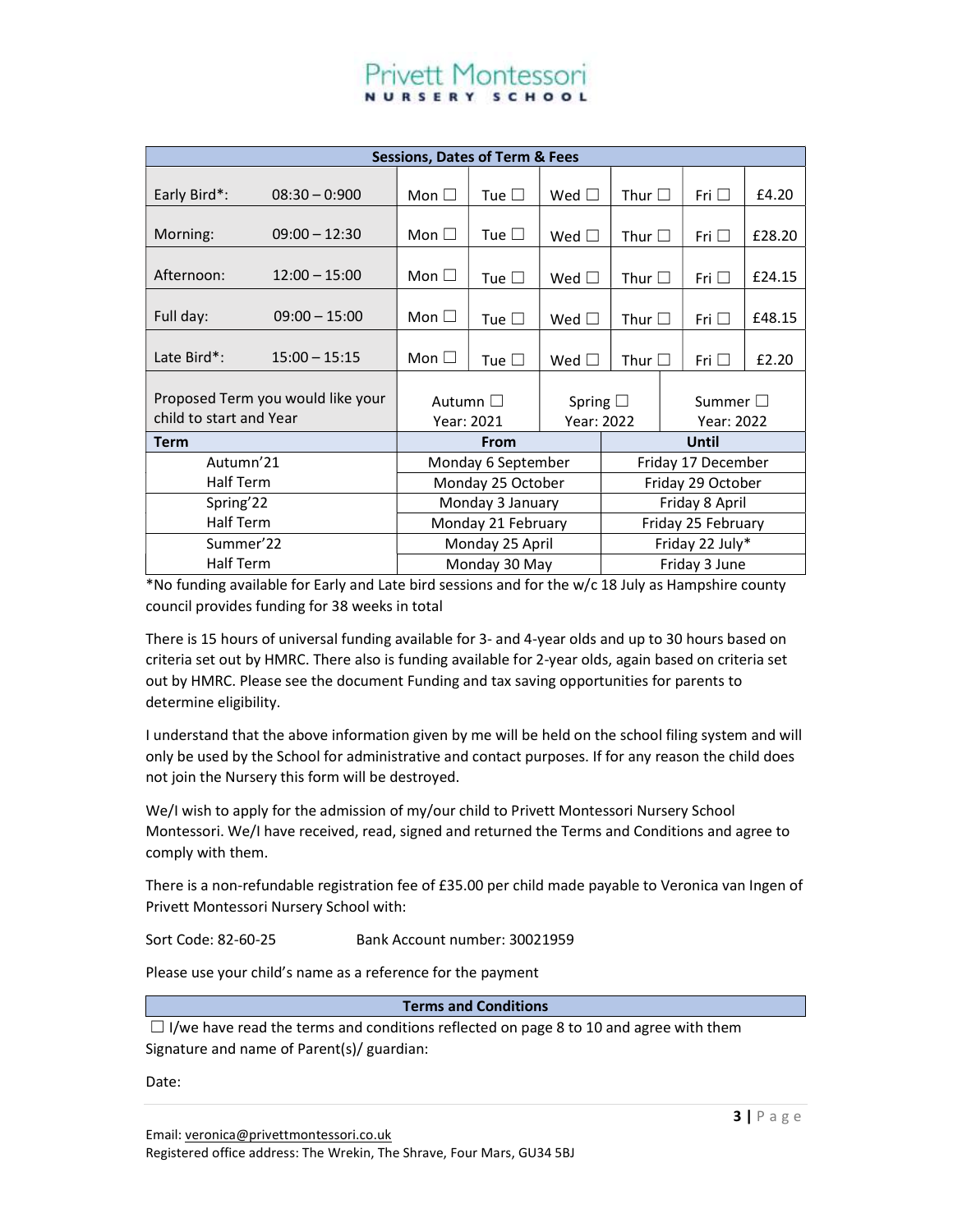### Childs Medical Information

|                                  | <b>Doctor</b> |          |  |
|----------------------------------|---------------|----------|--|
| Family doctor                    |               |          |  |
| Phone number                     |               |          |  |
| <b>Address</b>                   |               |          |  |
|                                  |               | Postcode |  |
| Health Visitor (if applicable)   |               |          |  |
| Has your child attended a 2-year | Yes / No      |          |  |
| check with the Health Visitor?   |               |          |  |
| Were there any developmental     | Yes / No      |          |  |
| concerns?                        |               |          |  |
| If yes, please specify           |               |          |  |
|                                  |               |          |  |
|                                  |               |          |  |
|                                  |               |          |  |

| <b>Record of immunisation</b>                                    |          |                |          |  |  |
|------------------------------------------------------------------|----------|----------------|----------|--|--|
| Diphtheria/Tetanus/Pertussis                                     | Yes / No | Polio          | Yes / No |  |  |
| Meningitis C                                                     | Yes / No | <b>Hib</b>     | Yes / No |  |  |
| Pneumococcal                                                     | Yes / No | Whooping cough | Yes / No |  |  |
| Record of any infections,<br>diseases, operations,<br>accidents: |          |                |          |  |  |
| Details of ongoing treatment,<br>medication:                     |          |                |          |  |  |

| Does your child suffer from any of the following (now or in the past)?<br>Please answer Yes or No: |          |               |          |                  |          |
|----------------------------------------------------------------------------------------------------|----------|---------------|----------|------------------|----------|
| <b>Hear conditions</b>                                                                             | Yes / No | Epilepsy/fits | Yes / No | Sight impairment | Yes / No |
| Asthma                                                                                             | Yes / No | Tuberculosis  | Yes / No | Convulsion/Fits  | Yes / No |

| If your child has an accident at school may we apply the following, if required? |          |  |
|----------------------------------------------------------------------------------|----------|--|
| A plaster/dressing/bandage                                                       | Yes / No |  |
| In summer/ hot days we may apply sun cream to your child<br>Yes / No             |          |  |
| In case of any skin sensitive, can you please bring your<br>child sun cream?     | Yes / No |  |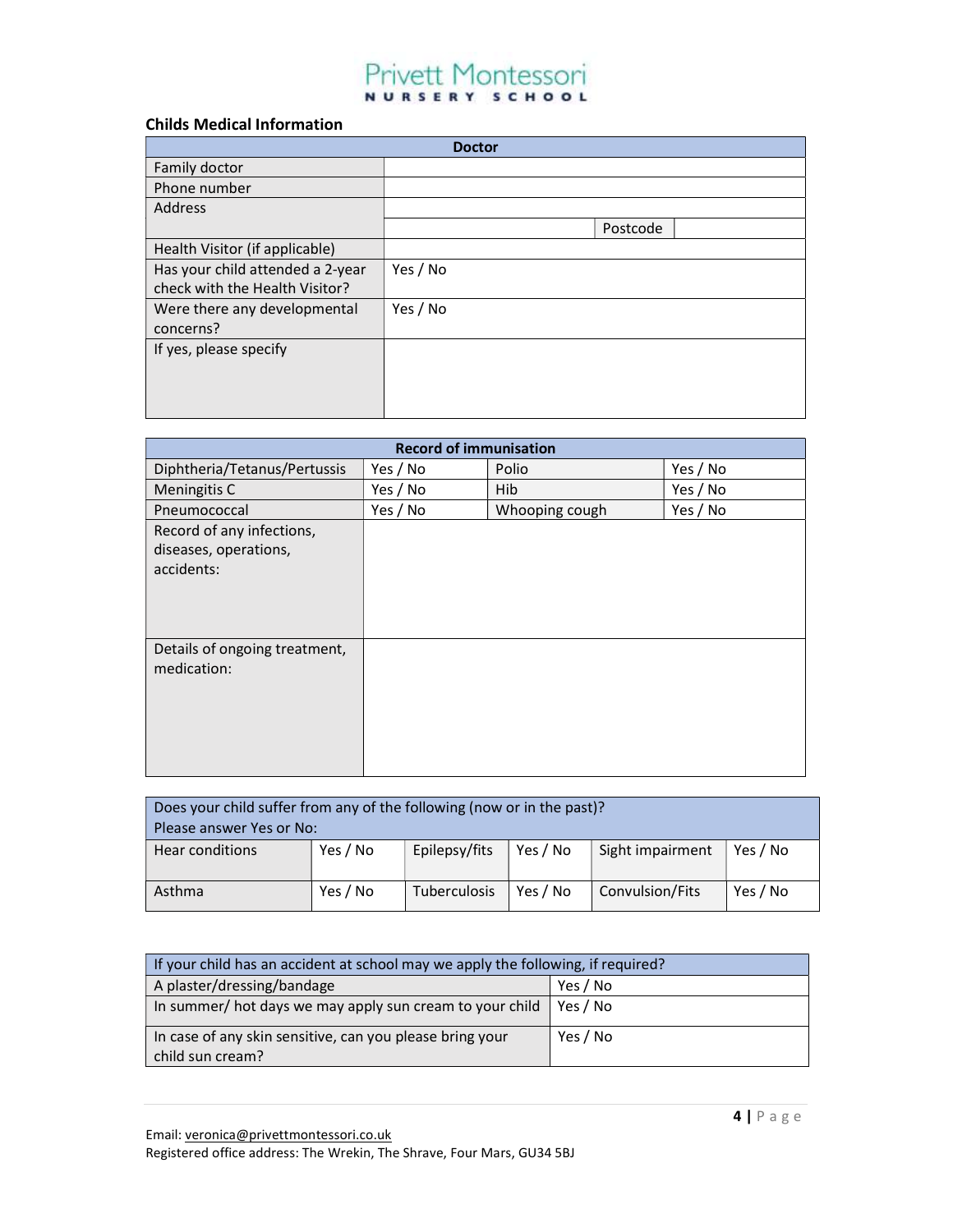#### Consent Form

#### Consent for Emergency Medical Treatment

I give permission for a suitably qualified First Aider to administer First Aid to my child, or take my child to Accident and Emergency, or call for medical assistance and to sign on my behalf any consent forms required by medical authorities, if they know that it would not be advisable to wait for my own signature. I do this knowing that every reasonable effort has been made to locate me and that my child's medical needs are paramount in this situation. Please note that in the event of your child being injured or taken ill whilst at Privett Montessori Nursery School, a member of staff would immediately attempt to contact the child's Mother, Father or carer. If unable to make contact, staff would then try the emergency contacts you have nominated. If a child needs to go to hospital than an ambulance will be called. A member of staff will accompany the child and take the child's profile with them.

 $\Box$  Do not provide permission

#### Consent for Photograph

With your consent, we will record your child's activities for their individual learning record (via electronic journey Tapestry). This will include photographs. Furthermore, photographs and other media. From time to time, we take photographs and/or videos of the children for things such as learning journals and general marketing purposes. Your child's name or any other identifying information will never be used for any marketing purposes. You may withdraw this consent at any time in writing by post or email. Our written reply will confirm us understanding this withdrawal of consent.

 $\Box$  Do not provide permission

#### Consent to take part in cooking/food relating activities

We hereby give permission for our child to participate in cooking, lunch and party activities and accept that this will involve our child eating food at school and have informed the school of any allergies/intolerance's. We agree to keep the school informed and up to date of any changes or developments with regard to allergies/intolerance's.

 $\Box$  Do not provide permission

#### Consent for walks

We hereby give permission for our child to go for a walks during school time in the surrounded areas of the school with a key worker of the school

 $\Box$  Do not provide permission

If you provide permission, please sign below and if you do not provide permission, please tick the relevant box above.

Signature and name of Parent(s)/ guardian:

#### Date: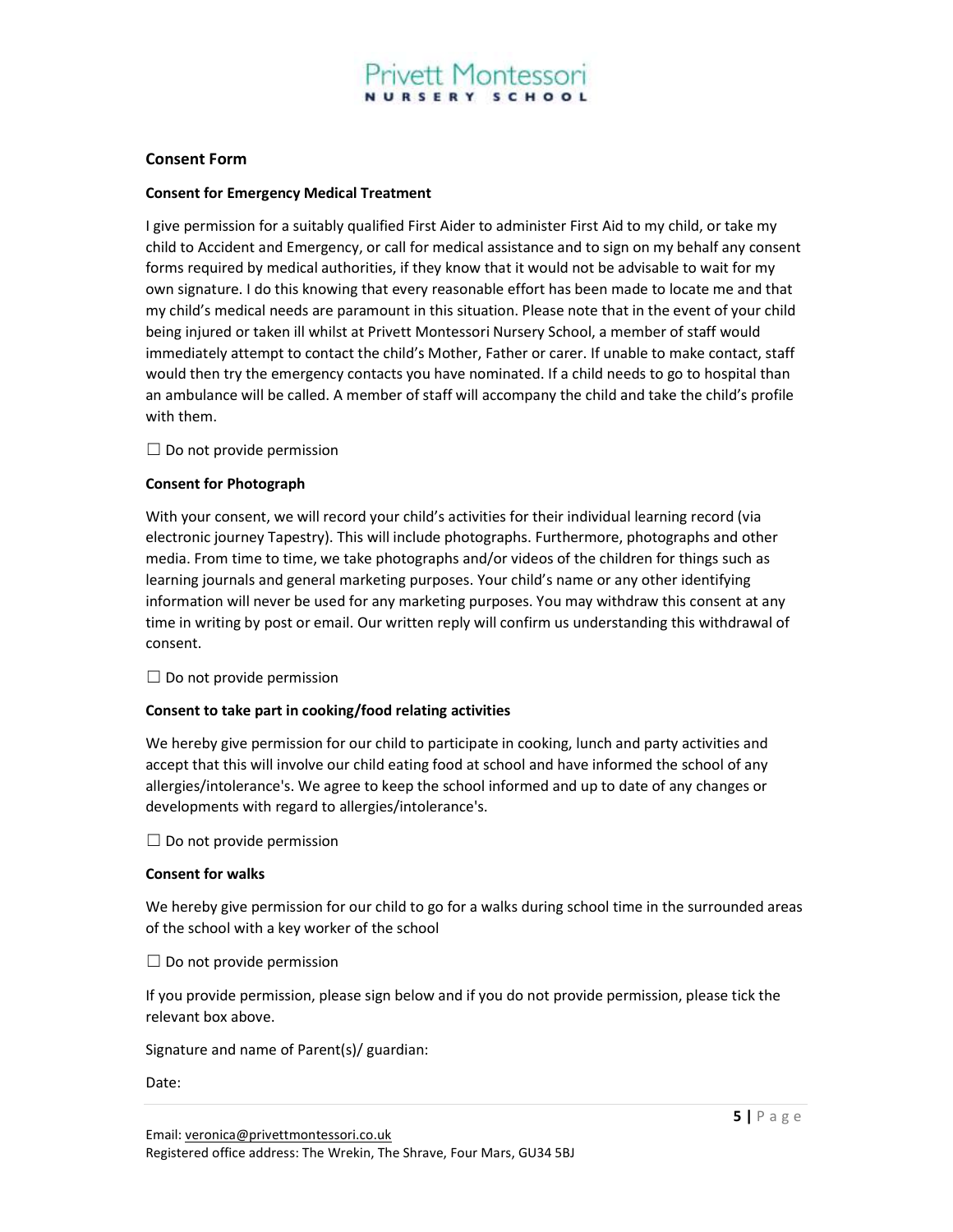### Dietary Requirements and Support

|                         | <b>Diet</b> |
|-------------------------|-------------|
| Please List Dietary     |             |
| Allergies/Intolerance's |             |
| /Requirements:          |             |
|                         |             |
|                         |             |
|                         |             |
| Datils of any dietary   |             |
| requirements:           |             |
|                         |             |
|                         |             |
|                         |             |
|                         |             |
|                         |             |

| <b>Support</b>                                             |          |  |  |
|------------------------------------------------------------|----------|--|--|
| Diagnosed Special Educational                              |          |  |  |
| Needs or additional support                                | Yes / No |  |  |
| required:                                                  |          |  |  |
| If yes, please specify:                                    |          |  |  |
|                                                            |          |  |  |
|                                                            |          |  |  |
|                                                            |          |  |  |
|                                                            |          |  |  |
| Does your child have any special<br>needs or disabilities? | Yes/No   |  |  |
|                                                            |          |  |  |
|                                                            |          |  |  |
| Please specify if Health professionals                     |          |  |  |
| currently are involved in your child's                     |          |  |  |
| care (paediatrician, speech therapist,                     |          |  |  |
| etc) development                                           |          |  |  |
|                                                            |          |  |  |
| Details of any other needs e.g.                            |          |  |  |
| Speech & language concern:                                 |          |  |  |
|                                                            |          |  |  |
|                                                            |          |  |  |
|                                                            |          |  |  |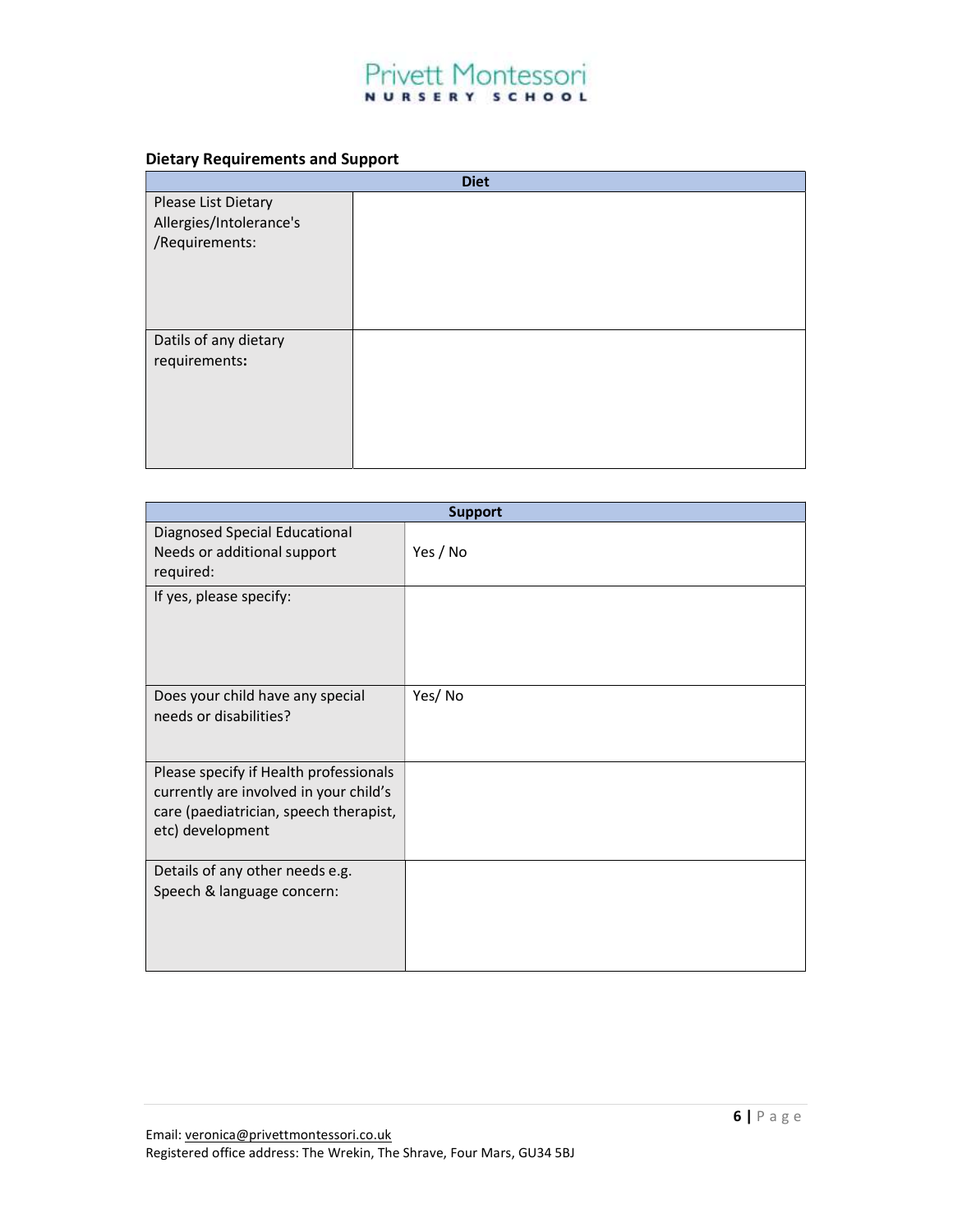## **Privett Montessori** NURSERY SCHOOL

#### Settling in: To help us, please could you answer the following questions?

| To Help us, please could you answer the following questions?                                                                                                        |          |
|---------------------------------------------------------------------------------------------------------------------------------------------------------------------|----------|
| Is your child used to being left with a familiar adult?                                                                                                             | Yes / No |
| Has your child attended any "classes" with you e.g.?                                                                                                                | Yes / No |
| Is your child left or right-handed or not sure?                                                                                                                     |          |
| Is there anything you feel we should know?                                                                                                                          |          |
| Does your child have any religious or cultural needs,                                                                                                               |          |
| which you would like to make us aware of?                                                                                                                           |          |
| Is your child toilet trained?                                                                                                                                       | Yes / No |
| Please do not worry if your child has the odd "accident". Please Provide spare clothes in the peg<br>bag we provide. Please provide nappies and wipes as necessary. |          |

What special support will he/she require in our setting? Please use a separate page for more information if necessary.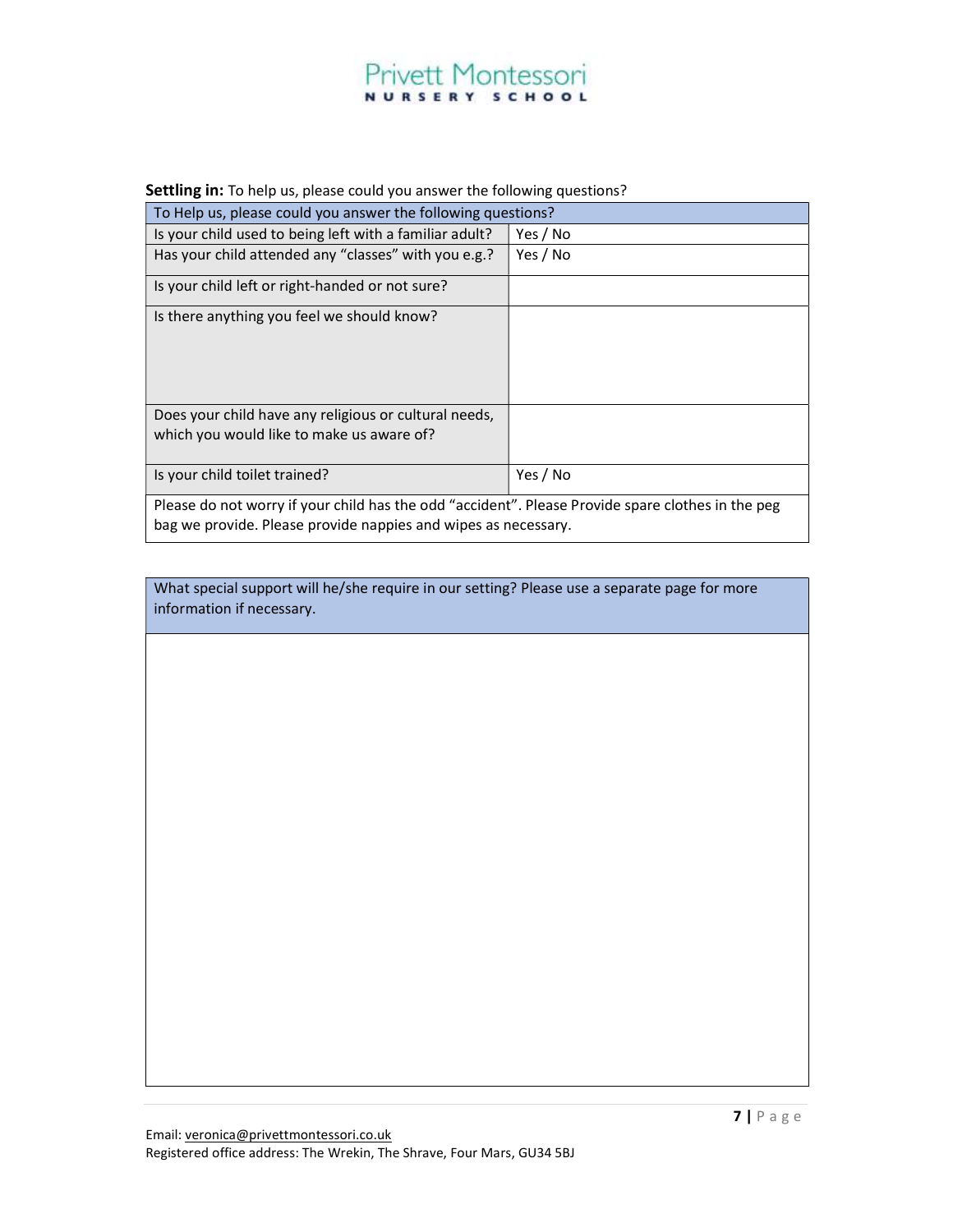### Terms and Conditions

- 1. A place will be offered in writing on receipt of the completed Register form in case spaces are available.
- 2. All fees are due in the first week of term, and you will be invoiced in the month prior to admission.
- 3. Once you have confirmed the acceptance of your child's place and paid the registration fee, we will hold the place for your child until the agreed start date which will be advised where possible prior to the term your child will start. The registration fee is non-refundable
- 4. Once attending the School, one full terms notice must be given in writing, if the child is to be leaving the school or if you decide to reduce the number of hours your child attends. Otherwise, a full term's fees will be charged. Notice must be in writing to the manager to be received on or before the first day of term. Unfortunately, no reduction can be made for temporary absences of illness or holidays taken during term time.
- 5. We will confirm the sessions available prior to your child's starting with us. We will also look for accommodate any additional sessions subject to availability.
- 6. Fee levels will be reviewed at least once a year and any increase will be notified in writing a half term in advance.
- 7. Fees are charged based on a 14 weeks term for Autumn, 12 weeks for Spring and 13 weeks for Summer. Over the course of the year we will be open for 39 weeks and Hampshire county council provides funding for 38 weeks, except for the last week of the summer term. There is no reduction given should your child attend on a bank holiday and the school be closed.
- 8. Children will occasionally be taken on school trips for which you will be separately invoiced.
- 9. In the interests of child safety, parents are required to inform the school if there is a change to the appointed person collecting their child.
- 10. The school retains the discretion to pass on to parents any bank charges howsoever incurred.
- 11. Parents are required to complete any medical records and inform the school of any changes in their child's health and any changes in address, contact numbers and persons authorised to collect their child.
- 12. By signing this form, you are giving written consent to share information about additional needs your child may have to any necessary person or body, or to pass on children development summaries to your child's next provider/school.
- 13. We cannot be held responsible should the school need to close due to severe weather conditions, flood, fire or any other event which is beyond our control and which might prevent us opening or our staff being able to safely journey to the nursery, or having to remain at home, and so put our staff: child ratio beyond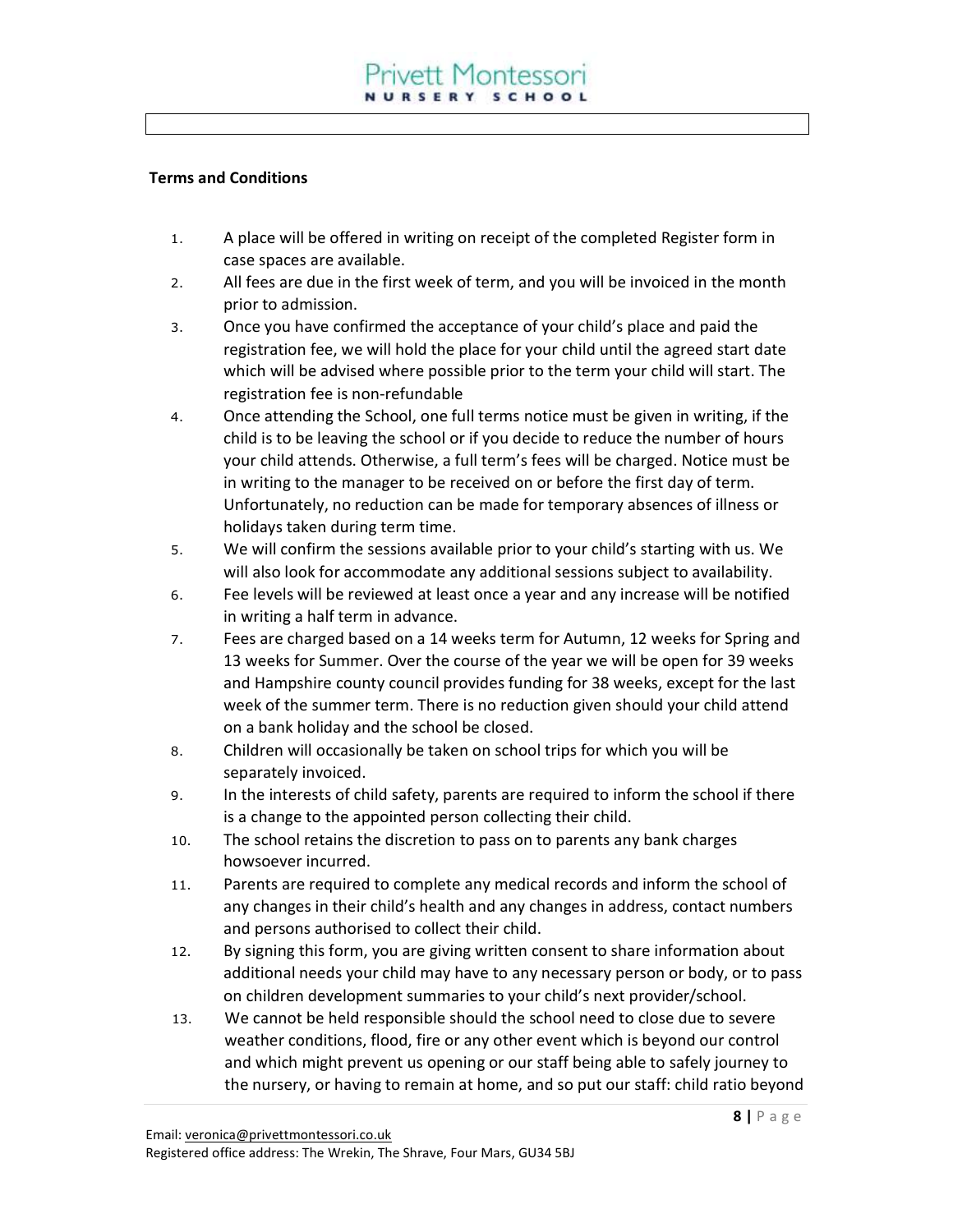## **Privett Montessori** NURSERY SCHOOL

that which is acceptable by Ofsted. Under these circumstances we are unable to provide any refund or reduction of fees.

- 14. We accept children from the age of 2 years. They do not need to be toilet trained; however, parents are required to provide their child with spare nappies/pull-ups.
- 15. You will keep us informed of the identity of the persons who will be collecting your child. If the person who is due to collect your child is not usually responsible for collecting them, we will require prior notice. If we are not reasonably satisfied that the person collecting your child is who we were expecting, we will not release you child into their care until we have checked with you.
- 16. If you have requested additional sessions, we will request payment under a separate invoice
- 17. You must inform us immediately if you are not able to collect you child by the official collection time. You must make arrangements for another authorised person to collect you child as soon as possible. If the person chosen is not someone authorised on your registration form, we will set up a password system to correctly identify them.
- 18. The school will advise of any changes to the school day or curriculum a half term in advance.
- 19. Our policies and procedures are freely available on our website for you to read. These are subject to change from time to time and are reviewed regularly.
- 20. We will compile a learning journal for your child to which you will have access at any time. Any extra curriculum activities will be discussed accordingly with the parents and this may incur in extra charge.
- 21. No reduction can be made for temporary absences of illness, holidays taken during term time or bank holidays or any absences deemed necessary due to recently visiting areas affected by Coronavirus – COVID 19.
- 22. To claim Early Years funding for your child a funding form must be completed each term for which you claim, and a suitable ID document provided. Providing false information or failure to complete the form may result in funding for your child being withdrawn by Hampshire County Council. The parent or legal guardian will then be liable to repay the funding amount.
- 23. Early Years Funding can be claimed for up to 30 hours based on eligibility per week up to 6 hours per day, for morning (3.5 hrs), afternoon (3 hours) or full day sessions (6 hours). Early and Late bird sessions are excluded from funding.
- 24. Privett Montessori Nursery School, reserves the right to revise these Terms and Conditions at any given time. You will be notified in writing of these changes within half a term them being made.
- 25. We do not support the exclusion of any child on the grounds of behaviour. However, if you child's behaviour is deemed by us to endanger the safety and well-being of your child and/or other children and adults, it may be necessary to suspend your child's place at the nursery whilst we look to address these issues with you and any external agencies as appropriate. we will work with any